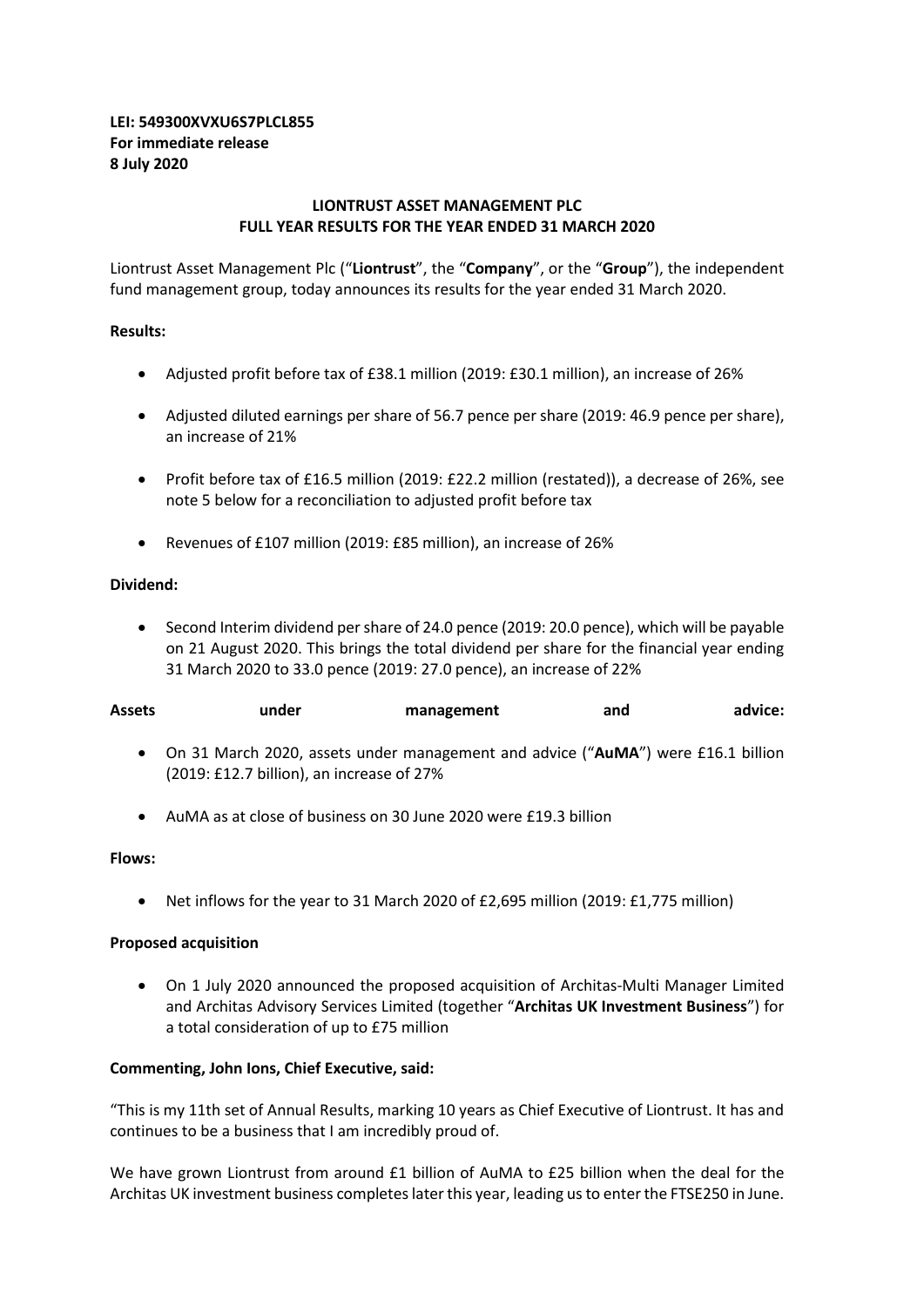I count myself incredibly fortunate to work for a company with so many talented individuals across all areas of the business. The determination, drive and professionalism shown on a daily basis would serve any company well.

This has been another very positive year for Liontrust with record sales and strong fund performance. The strength of our investment teams was highlighted by the SF Managed and SF Cautious Managed funds both winning at Investment Week's recent Fund Manager of the Year Awards.

It has also been a year in which we have all been challenged above and beyond our normal experiences. Covid-19 and the near shut down of the UK has brought many external influences in to play. We are not alone in this and in some ways very fortunate that our business has been able to adapt more easily than others to quarantine and remote working.

I am incredibly proud of the way the business has adapted to these challenges. The success of this year is down to the can-do attitude of the people within your Company.

There are many things we have learned and many things to think about and act upon in the years to come. In the early stages of the pandemic, I said we were experiencing five years of change in five weeks.

Among the things we must learn is the need to build a brighter future, and we as an industry have a vital role to play. As guardians of our clients' assets we must work harder to engage with the companies we invest in to ensure more positive outcomes. From climate change and its socioeconomic impact to diversity there is much more we need to do. If we are to take positives from this experience, it is that we can act now to shape a better future."

### **For further information please contact:**

| Liontrust Asset Management Plc              | 020 7412 1700       |
|---------------------------------------------|---------------------|
| John Jons                                   | www.liontrust.co.uk |
| Vinay Abrol                                 |                     |
| Simon Hildrey - Chief Marketing Officer     |                     |
| David Boyle - Head of Corporate Development |                     |
|                                             |                     |

**N+1 Singer Advisory LLP 020 7496 3000** Corporate Broking– Tom Salvesen

**Numis Securities Limited 020 7260 1000** Corporate Broking & Advisory - Charles Farquhar

**Chairman's Statement**

### **Introduction**

This is my first Statement on Liontrust's Full Year Results as your Chairman and I would never have anticipated just a few long months ago that it would be written under such circumstances. While the successful momentum of Liontrust has continued since I became Chairman last September and, more significantly, through the Covid-19 pandemic, the world is confronting issues that will have a long-term impact on asset managers, along with other industries. This affects us both as investors and as a company.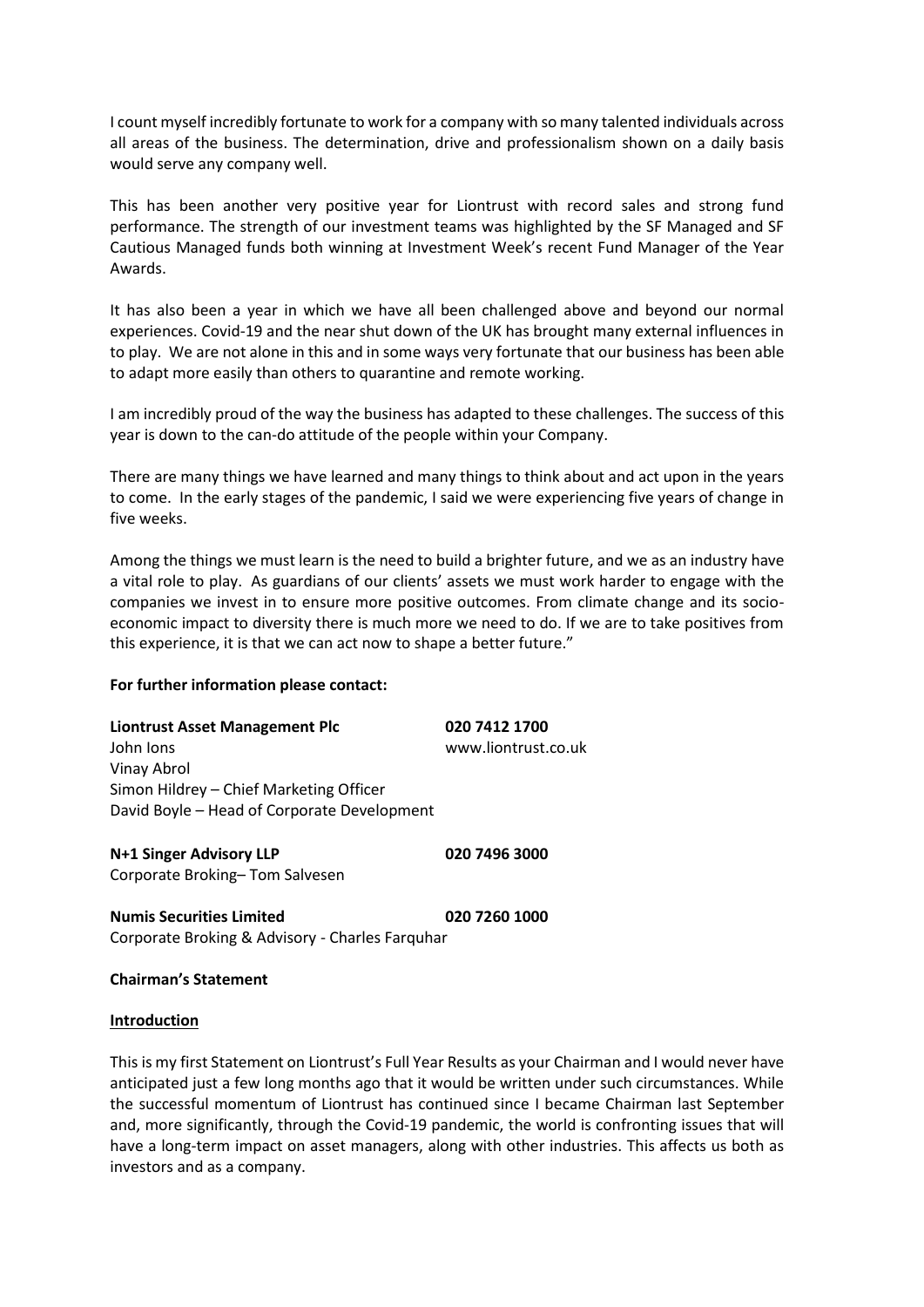Before I address some of the issues, I want to welcome Mandy Donald, who joined the Board in September. She has already made a significant contribution as a Non-executive Director and will continue to do so into the future.

I also want to congratulate John Ions and Vinay Abrol as Chief Executive and CFO/COO on their leadership and achievements over the past decade. This has culminated in Liontrust joining the FTSE250 in June and successfully navigating Covid-19.

The pandemic and subsequent lockdown have created challenges for all businesses in every industry. I and the rest of the Board have been impressed by how well our business moved to remote working and everyone at Liontrust has risen to the challenge with professionalism while maintaining productivity levels. The Directors would like to thank everyone at Liontrust for their dedication and energy especially as lockdown followed just five months after our acquisition of Neptune.

This achievement reflects well on the development of Liontrust over the past few years, the processes that have been in place and the quality of our fund managers, partners and employees. I am pleased to be able to report that it has been another successful year for your company. The continued positive net inflows, the growth in assets under management and the profitability of the business are testament to the strong position the company is in.

The fact that Liontrust is in such good shape, along with the quality of the investment teams and their processes, gives me confidence about the resilience of the business as we head into a particularly uncertain economic environment.

While everyone's attention has been focused on Covid-19 for the past few months, the climate crisis still threatens the long-term health of the planet and therefore of our well-being. We all expect and hope for a greater focus on our relationship with nature and biodiversity going forward; and we were pleased Liontrust was able to provide enhanced support for ZSL during lockdown at a time when the organisation had no income.

Sustainability is an important issue for the Board. John Ions sets out the targets the Board wants the company to achieve in Liontrust's first Sustainability Report to be published in July 2020. These targets cover being a responsible investor, climate change, having a diverse and talented staff, and being a good corporate citizen.

Diversity and equality of opportunity is another key issue that the Board is addressing. The world is being confronted by the reality that the black community still faces inequality and discrimination. Society has a great deal more to do, as does the asset management industry, in enabling black men and women to realise their full potential.

At Liontrust, we seek to promote career progression and eradicate any hurdles that anyone feels they face; in particular, we seek to eliminate unconscious bias whether in recruitment or any other aspect of the business.

Liontrust is also committed to having a positive impact on society such as through charitable initiatives to provide education and employment opportunities across ethnic and social groups, including the black community, to promote greater equality.

Liontrust continues to make significant progress. This success puts us in a good position to have a positive impact on investors, stakeholders and society over the next few years.

### **Results**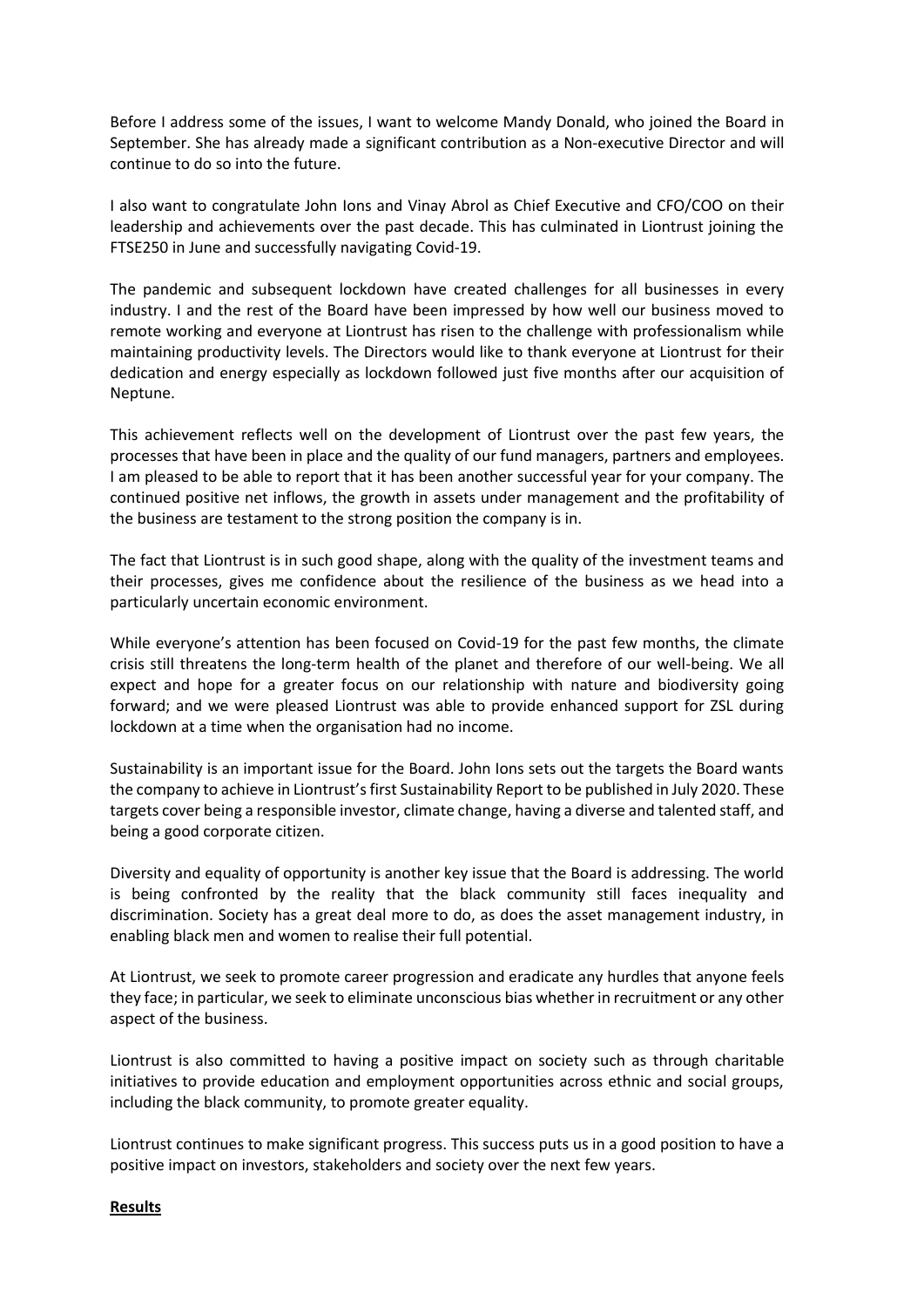Profit before tax is £16.508 million (2019: £22.172 million), a decrease of 26%. The Profit before tax for the financial year ended 31 March 2020 includes £9.7 million of acquisition and reorganisation related costs incurred as a result of the acquisition of Neptune Investment Management Limited ("**Neptune**") which completed on 1 October 2019, see note 5 below for further information.

Adjusted profit before tax was £38.054 million (2019: £30.093 million). Adjusted profit before tax is disclosed in order to give shareholders an indication of the profitability of the Group excluding non-cash (depreciation, intangible asset amortisation and share incentivisation related) expenses and non-recurring (professional fees relating to acquisition, cost reduction, restructuring and severance compensation related) expenses ("**Adjustments**"), see note 5 below for a reconciliation of adjusted profit before tax.

## **Dividend**

The success in fund performance and distribution has resulted in a 52% increase in net inflows, a 27% increase in assets under management and a 26% increase in revenues excluding performance fees when compared to last year. This has enabled the Board to declare a second interim dividend of 24.0 pence per share (2019: 20.0 pence), which will be payable on 21 August 2020 to shareholders who are on the register as at 17 July 2020, the shares going ex-dividend on 16 July 2020. The total dividend for the financial year ending 31 March 2020 is 33.0 pence per share (2019: 27.0 pence per share), an increase of 22% compared with last year.

The Company has a Dividend Reinvestment Plan ("**DRIP**") that allows shareholders to reinvest dividends to purchase additional shares in the Company. For shareholders to apply the proceeds of this and future dividends to the DRIP, application forms must be received by the Company's Registrars by no later than 31 July 2020. Existing participants in the DRIP will automatically have the dividend reinvested. Details on the DRIP can be obtained from Link Asset Services on 0371 664 0381 or at www.linkassetservices.com/shareholders-and-investors/dividend-reinvestment-plan. (Calls are charged at the standard geographic rate and will vary by provider. Calls outside the United Kingdom will be charged at the applicable international rate. Lines are open between 09:00 - 17:30, Monday to Friday excluding public holidays in England and Wales).

Alastair Barbour **Chairman 7 July 2020**

## **Chief Executive's Statement**

## **Introduction**

It has been another successful year for Liontrust, with the business making further significant progress.

Liontrust delivered record net positive inflows of £2.7 billion for the 12 months to 31 March 2020, taking our assets under management and advice (AuMA) to £16.1 billion. We generated strong net positive inflows of £492 million during the first three months of 2020 despite the spread of Covid-19 and lockdowns being imposed around the world.

This success led to Liontrust having the 6th highest net retail sales in the UK in 2019 and we had the 5th highest in the first quarter of 2020, according to the Pridham Report.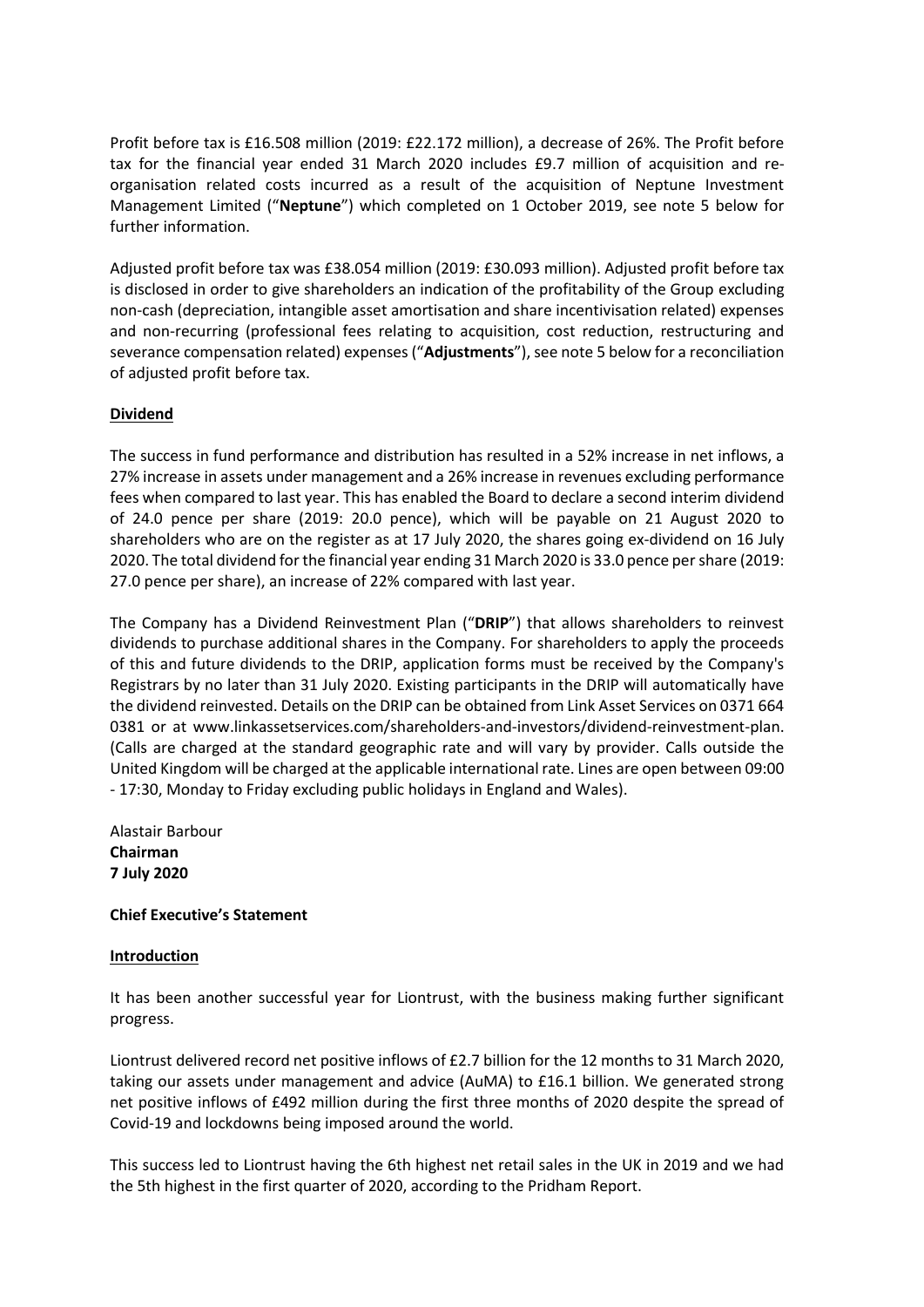These sales are testament to the excellence of our investment teams and processes, the loyalty of our clients, the power of our brand and the strength of our sales and marketing capability.

There is increasing focus on environmental, social and governance (ESG) in people's lives, society and companies, and Liontrust is committed to integrating sustainability throughout our business. The first-ever Liontrust Sustainability Report is being published in July 2020, which provides detailed information about how we are managing the company to ensure we have a positive impact on clients, stakeholders and society. In the Report, we have set out our priorities and targets for being a responsible investor, climate change, having diverse and talented staff, and being a good corporate citizen.

These priorities and targets include providing the tools, training and resources for all our investment managers to consider ESG in their decision-making processes, including material ESG factors in our risk framework and to engage and push for positive change where we have concerns.

Liontrust disclose our scope 1 and 2 emissions as well as some scope 3 emissions including travel. We are working to be in a position to disclose those of our key outsourced providers and our investments next year. We are developing an absolute reduction target by the end of this year that is to be met by 2025.

We are also committed to diversity across the Company as we believe this enhances the performance of businesses and leads to better decision-making.

The Sustainable Investment team has demonstrated for nearly 20 years that its investment process can deliver superior returns over conventional funds. All eight of the UK-domiciled equity and managed funds run by the team are in the 1st quartile of their respective IA sectors over one, three and five years to 31 March 2020.

The benefits of active managers applying rigorous investment processes is also shown in the longterm performance of our other teams. The Economic Advantage team's UK Growth, Special Situations and UK Smaller Companies funds are in the 1st quartile of their respective IA sectors over one, three, five years and since launch or they took over to 31 March 2020.

The team's other fund, UK Micro Cap, was launched in March 2016 and is in the 1st quartile of the IA UK Smaller Companies sector over one, three years and since launch. The team of Anthony Cross, Julian Fosh, Victoria Stevens and Matt Tonge was strengthened in March by Alex Wedge joining from N+1 Singer, where he was a senior member of the equity sales team.

We have successfully integrated Neptune Investment Management and rebranded the fund managers as the Liontrust Global Equity team. They have strengthened our equity income capability and added global equity and emerging markets funds. We have seen increasing demand for a number of the team's funds over recent months, including Income, Global Dividend and Global Equity, and are confident that we will be growing their assets over the next year.

Despite the challenges and headwinds of the past few months facing all companies, everyone at Liontrust has reacted quickly and efficiently, showing the robustness of our business processes.

Communication with our clients and stakeholders has been key to maintaining momentum. Our investment teams held eight webinars between 19 March and 3 April alone. By mid-June, we had hosted a total of 45 webinars, for which we had had 5,855 viewings.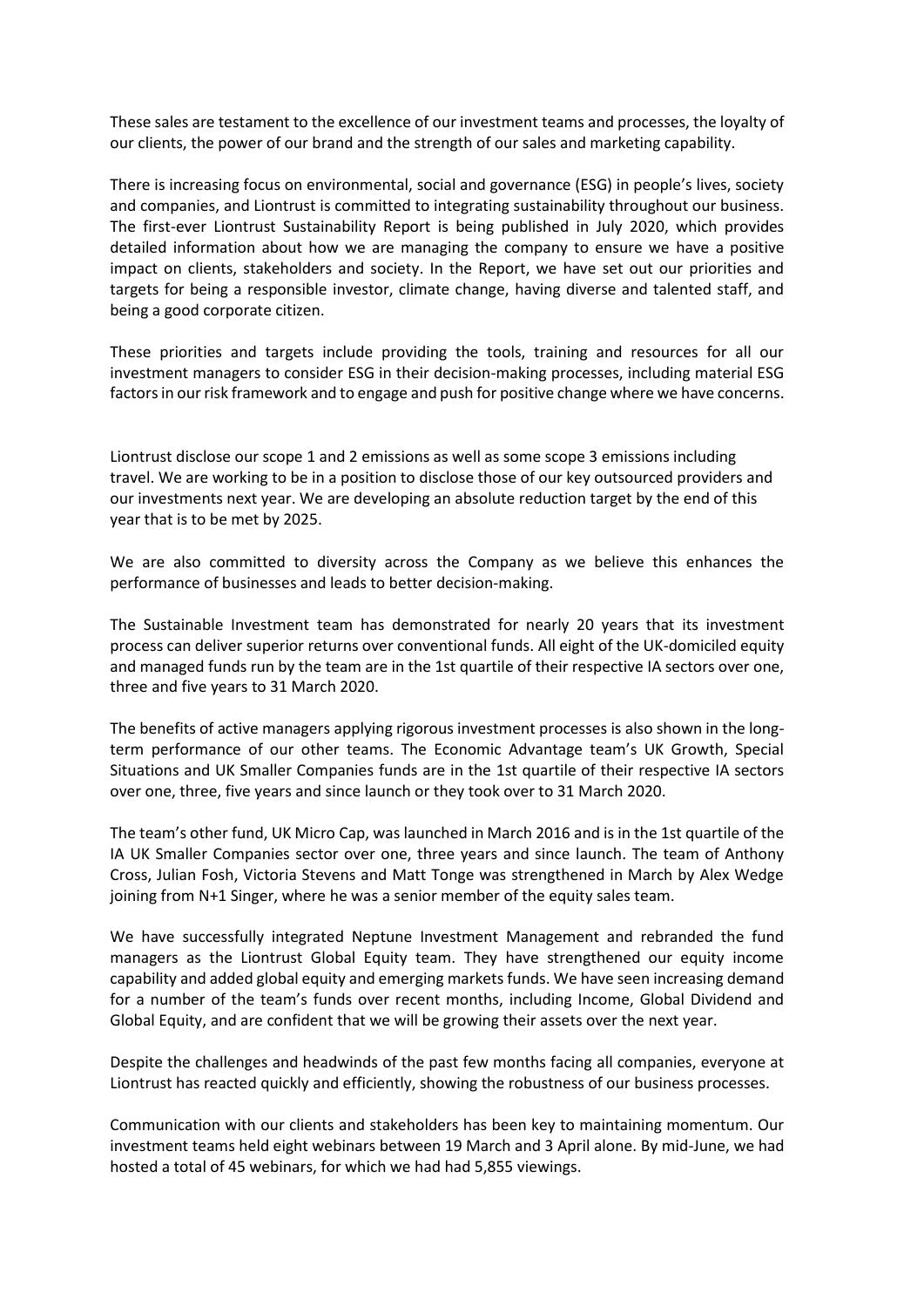The Sales and Marketing teams have been communicating regularly with our clients, including through written updates and articles, which have been emailed directly and distributed through our partners and platforms. The success of this engagement has been shown by a 70% increase in visits to the Liontrust website compared to this time last year.

The pandemic and other recent events have also highlighted our responsibility to society, whether it is the need to ensure diversity and tackle inequality which has been so well articulated by the black community or helping the vulnerable and less fortunate. We were proud to work with our community partners to provide extra support during lockdown, including to children of vulnerable families, food banks, the homeless and ZSL London Zoo.

Our numeracy project with Newcastle United Foundation, called Financial Football, has also progressed. By February, the project, which involves interactive games around football, had worked with 14 schools and 700 pupils. These games empower children to feel more confident about money and it is wonderful to see their increased engagement with numeracy.

### **Assets under management and advice**

On 31 March 2020, our AuMA stood at £16,078 million and were broken down by type and process as follows:

| <b>Process</b>             | Total  | <b>Institutional</b>     | <b>UK Retail</b> | <b>Multi-Asset</b> | <b>Offshore Funds</b> |
|----------------------------|--------|--------------------------|------------------|--------------------|-----------------------|
|                            | f(m)   | (fm)                     | $(\text{fm})$    | $(\text{fm})$      | (f.m)                 |
| Economic Advantage         | 6,316  | 190                      | 5,956            |                    | 170                   |
| Sustainable Investment     | 5,060  | 33                       | 4,643            |                    | 384                   |
| <b>Global Equity</b>       | 2,099  | 229                      | 1,870            | ٠                  |                       |
| Multi-Asset                | 840    | $\overline{a}$           |                  | 840                |                       |
| <b>Cashflow Solution</b>   | 815    | 536                      | 209              |                    | 70                    |
| <b>Global Fixed Income</b> | 668    | $\overline{\phantom{0}}$ | 330              |                    | 338                   |
| European Income            | 107    | $\overline{a}$           | 107              |                    | ٠                     |
| <b>Macro Thematic</b>      | 88     | $\overline{a}$           | 88               | ٠                  |                       |
| Asia Income                | 85     | -                        | 72               |                    | 13                    |
| Total                      | 16,078 | 988                      | 13,275           | 840                | 975                   |

### **Flows**

Liontrust has recorded net inflows over the twelve months to 31 March 2020 of £2,695 million (2019: £1,775 million). A reconciliation of fund flows and AuMA over the year to 31 March 2020 is as follows:

|                                   | Total<br>$\mathbf{f}$ m | <b>Institutional</b><br>£m | <b>UK Retail</b><br>£m | Multi-<br>Asset<br>$\mathbf{f}$ m | <b>Offshore Funds</b><br>$fm$ |
|-----------------------------------|-------------------------|----------------------------|------------------------|-----------------------------------|-------------------------------|
| Opening AuMA - 1 April 2019       | 12,655                  | 845                        | 10.317                 | 844                               | 649                           |
| Net flows                         | 2,695                   | 74                         | 2,129                  | 102                               | 390                           |
| Market and Investment performance | (2,005)                 | (270)                      | (1, 565)               | (106)                             | (64)                          |
| Acquisitions (Global Equity team) | 2.733                   | 339                        | 2,394                  |                                   | $\overline{\phantom{a}}$      |
| Closing AuMA - 31 March 2020      | 16,078                  | 988                        | 13.275                 | 840                               | 975                           |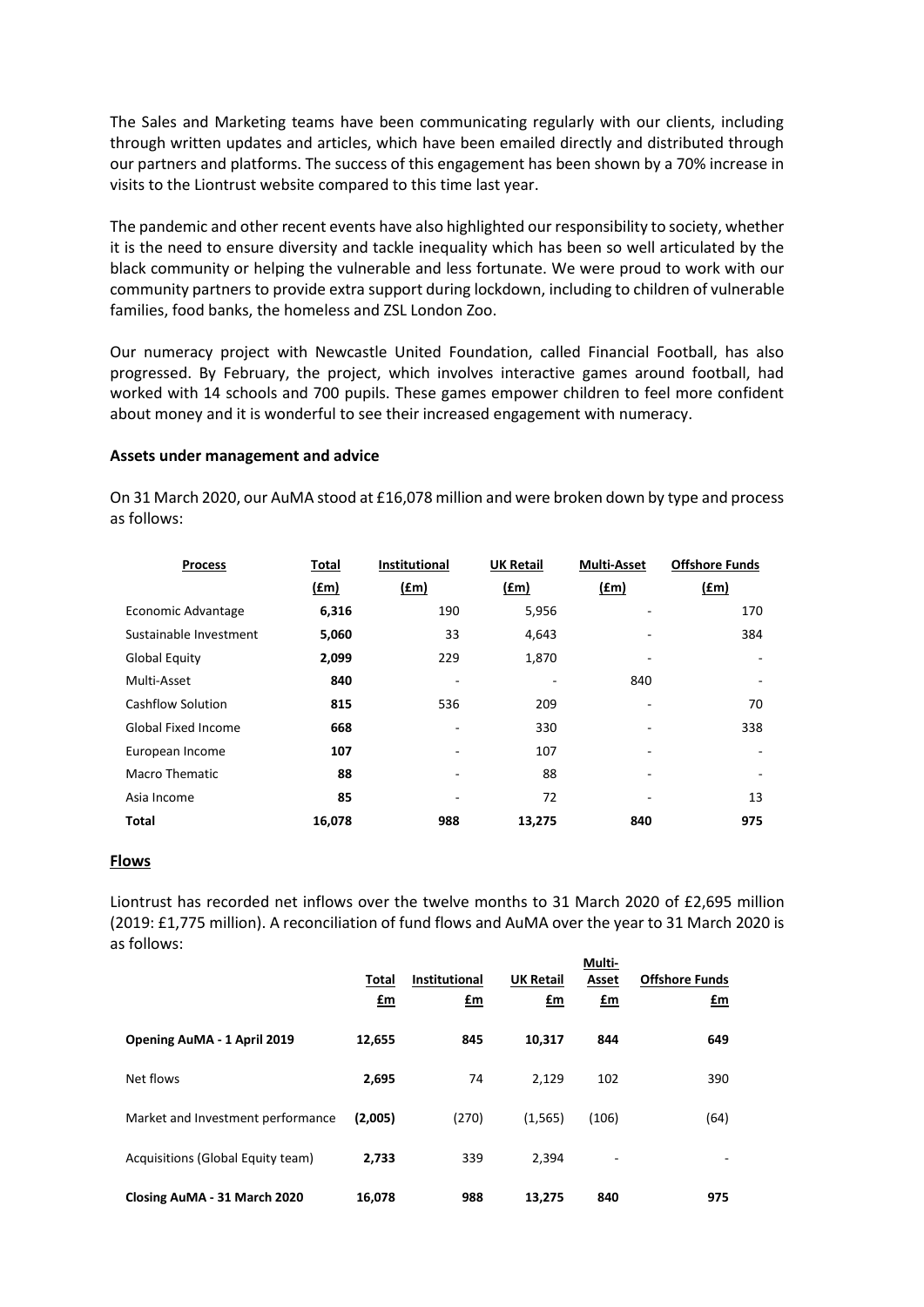## **Outlook**

Liontrust is well positioned to navigate and recover from the pandemic, both health wise and economically.

We have assembled a strong range of funds and portfolios across equities, fixed income, multiasset and sustainable, and we focus on robust and repeatable investment processes to enable us to meet investor expectations. Performance is never predictable, but process should always be.

The excellent fund performance and increasing profile of our team means we can continue to benefit from the growing demand for sustainable investing over the next few years.

The expansion of our investment solutions is continuing through our Multi-Asset target risk portfolios, Sustainable Managed and our equity income funds. This is another part of the market where we expect increasing growth in demand among financial advisers.

We are also benefiting from the loyalty of clients because of the power of our brand, excellent service and communications, and robust administration. This all gives me confidence that Liontrust will maintain our positive momentum.

John Ions **Chief Executive 7 July 2020**

### **Consolidated Statement of Comprehensive Income**

| Profit before tax                           |             | 16,508               | 22,172                  |
|---------------------------------------------|-------------|----------------------|-------------------------|
| Interest receivable<br>Interest payable     |             | 18<br>(148)          | 10                      |
| <b>Operating profit</b>                     |             | 16,638               | 22,162                  |
| Administration expenses                     | 4           | (89, 711)            | (62, 407)               |
| Contingent consideration                    |             |                      | (88)                    |
| Unrealised loss on financial assets         |             | (283)                |                         |
| Realised profit on sale of financial assets |             |                      | 25                      |
| <b>Gross profit</b>                         |             | 106,632              | 84,632                  |
| Revenue<br>Cost of sales                    | 3<br>3      | 124,025<br>(17, 393) | 97,556<br>(12, 924)     |
|                                             |             |                      |                         |
|                                             | <b>Note</b> | £'000                | £'000                   |
|                                             |             | 31-Mar-20            | 31-Mar-19<br>(restated) |
|                                             |             | ended                | ended                   |
|                                             |             | Year                 | Year                    |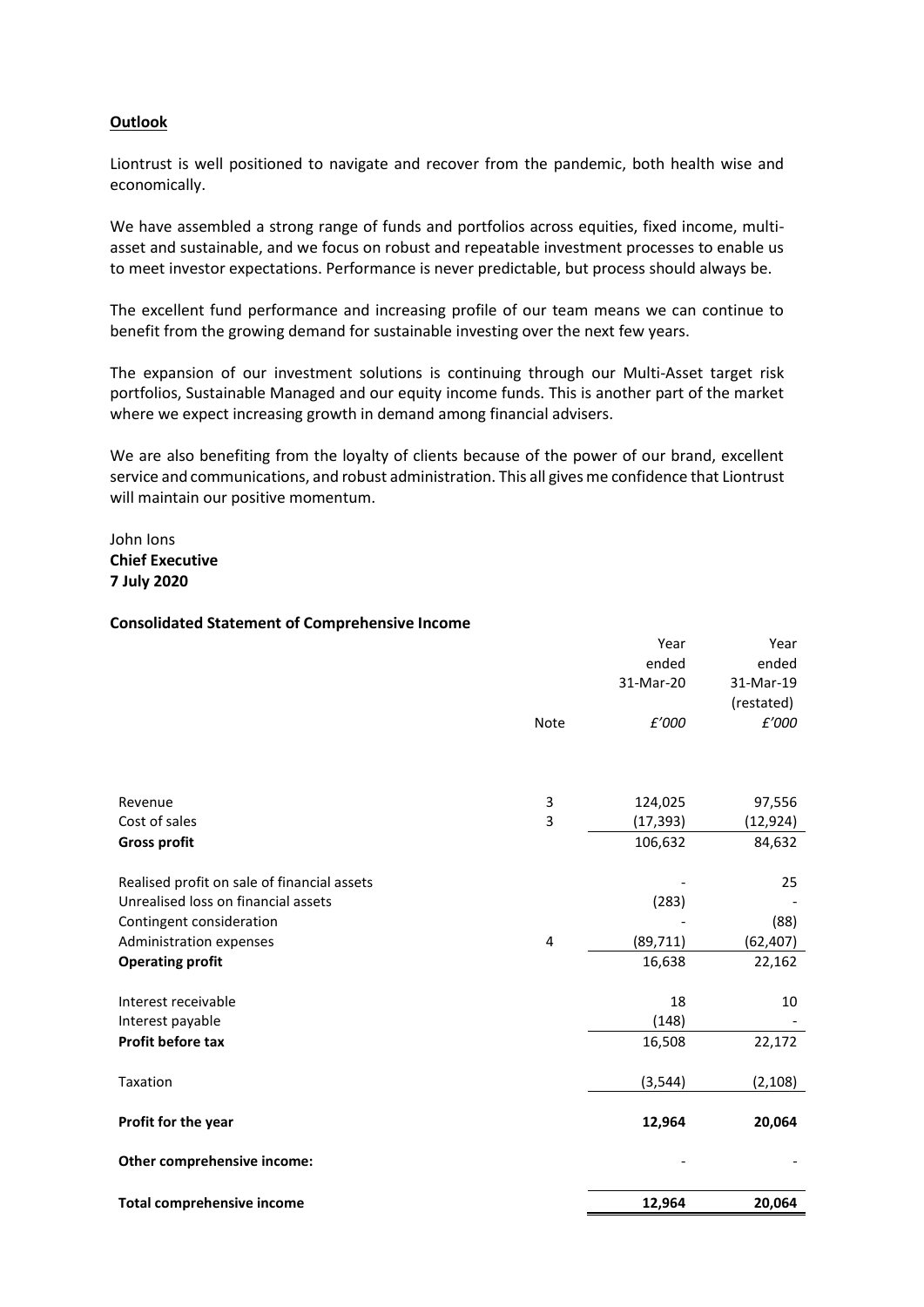|                                                       |                | Pence      | Pence      |
|-------------------------------------------------------|----------------|------------|------------|
| <b>Earnings per share</b>                             |                |            |            |
| Basic earnings per share                              | 6              | 24.68      | 39.98      |
| Diluted earnings per share                            | 6              | 23.87      | 38.59      |
| <b>Consolidated Balance Sheet as at 31 March 2020</b> |                |            |            |
|                                                       |                | As at      | As at      |
|                                                       |                | 31-Mar-20  | 31-Mar-19  |
|                                                       |                |            | (restated) |
|                                                       |                | £'000      | £'000      |
| <b>Assets</b>                                         |                |            |            |
| Non current assets                                    |                |            |            |
| Intangible assets                                     |                | 37,922     | 11,505     |
| Goodwill                                              |                | 19,626     | 11,872     |
| Property, plant and equipment                         |                | 7,850      | 617        |
|                                                       |                |            |            |
| <b>Total non current assets</b>                       |                | 65,398     | 23,994     |
| <b>Current assets</b>                                 |                |            |            |
| Trade and other receivables                           |                | 175,532    | 95,371     |
| <b>Financial assets</b>                               | $\overline{7}$ | 2,817      | 3,151      |
| Cash and cash equivalents                             |                | 40,294     | 35,551     |
|                                                       |                |            |            |
| <b>Total current assets</b>                           |                | 218,643    | 134,073    |
|                                                       |                |            |            |
| <b>Liabilities</b>                                    |                |            |            |
| <b>Non current liabilities</b>                        |                |            |            |
| Deferred tax liability                                |                | (6, 440)   | (1,620)    |
| Lease liability                                       |                | (5,769)    |            |
| <b>Total non current liabilities</b>                  |                | (12, 209)  | (1.620)    |
| <b>Current liabilities</b>                            |                |            |            |
| Trade and other payables                              |                | (181, 693) | (99, 710)  |
| <b>DBVAP liability</b>                                |                | (845)      | (1, 166)   |
| Corporation tax payable                               |                | (734)      |            |
|                                                       |                |            |            |
| <b>Total current liabilities</b>                      |                | (183, 272) | (100, 876) |
|                                                       |                |            |            |
| <b>Net current assets</b>                             |                | 35,371     | 33,197     |
| <b>Net assets</b>                                     |                | 88,560     | 55,571     |
|                                                       |                |            |            |
|                                                       |                |            |            |
| <b>Shareholders' equity</b>                           |                |            |            |
| Ordinary shares                                       |                | 555        | 507        |
| Share premium                                         |                | 57,439     | 19,745     |
| Capital redemption reserve                            |                | 19         | 19         |
| Retained earnings                                     |                | 36,409     | 38,591     |
| Own shares held                                       |                | (5,862)    | (3, 291)   |
|                                                       |                |            |            |
| <b>Total equity</b>                                   |                | 88,560     | 55,571     |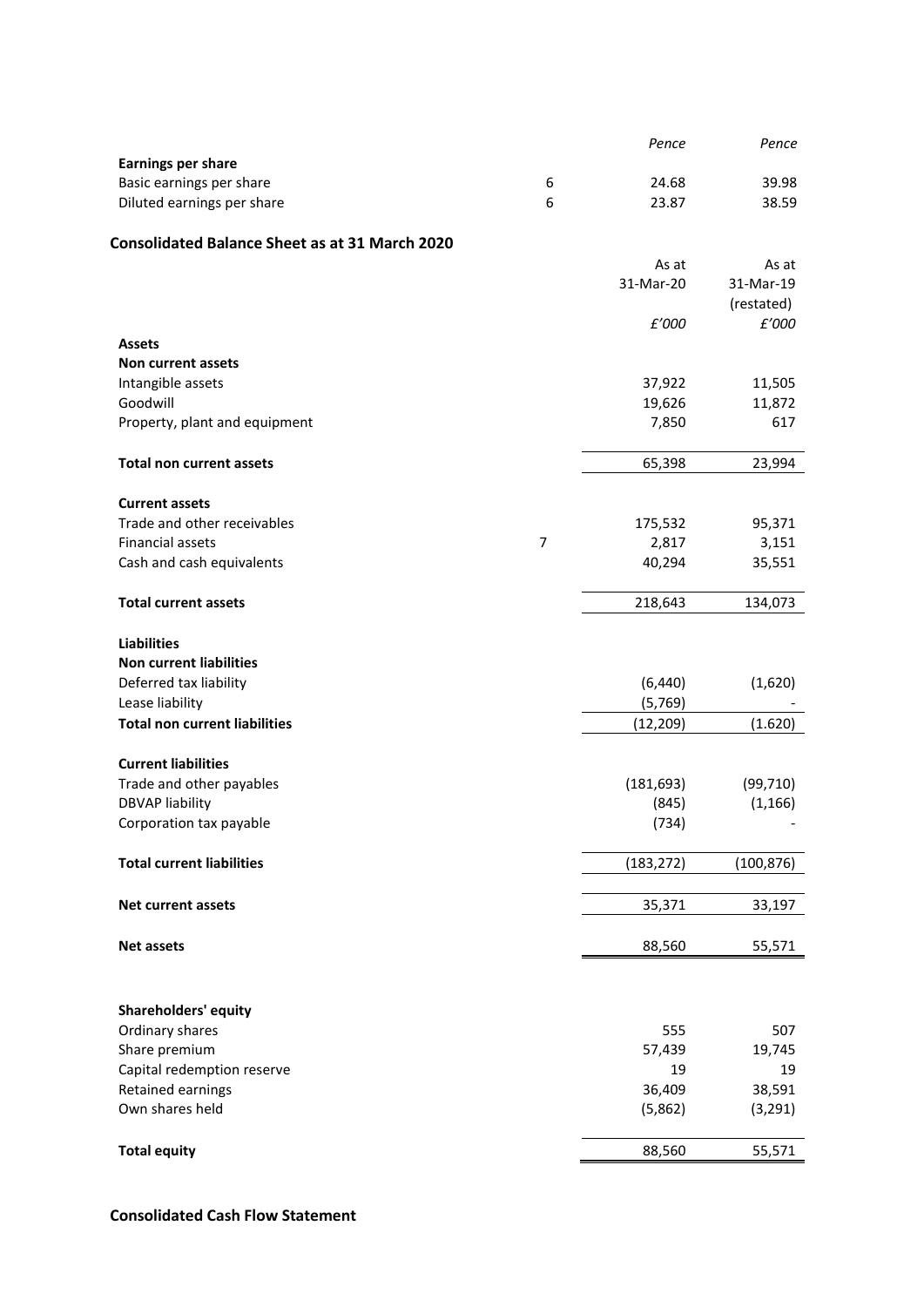# **For the year ended 31 March 2020**

|                                                               | Year      | Year       |
|---------------------------------------------------------------|-----------|------------|
|                                                               | ended     | ended      |
|                                                               | 31-Mar-20 | 31-Mar-19  |
|                                                               | £'000     | £'000      |
|                                                               |           | (restated) |
| Cash flows from operating activities                          |           |            |
| Cash received from operations                                 | 96,359    | 85,072     |
| Cash paid in respect of operations                            | (79, 019) | (62,088)   |
| Net cash generated from changes in unit trust receivables and |           |            |
| payables                                                      | 1,561     | 340        |
| Net cash generated from operations                            | 18,901    | 23,324     |
| Interest received                                             | 18        | 10         |
| Tax paid                                                      |           | (5,908)    |
| Net cash generated from operating activities                  | 18,919    | 17,426     |
| Cash flows from investing activities                          |           |            |
| Purchase of property and equipment                            | (174)     | (609)      |
| Cash acquired from Neptune                                    | 3,661     |            |
| Purchase of DBVAP Financial Asset                             | (1, 362)  | (1,629)    |
| Sale DBVAP Financial Asset                                    | 1,333     | 753        |
| Purchase of Seeding investments                               | (169)     | (520)      |
| Sale of Seeding investments                                   | 50        | 422        |
| Net cash from/(used in) investing activities                  | 3,339     | (1, 583)   |
| <b>Cash flows from financing activities</b>                   |           |            |
| Purchase of own shares                                        | (3, 310)  | (126)      |
| Sale of own shares                                            | 743       | 601        |
| Issue of new shares                                           |           |            |
| Dividends paid                                                | (14, 948) | (11, 542)  |
| Net cash used in financing activities                         | (17, 515) | (11,067)   |
| Net increase in cash and cash equivalents*                    | 4,743     | 4,776      |
| Opening cash and cash equivalents*                            | 35,551    | 30,775     |
| Closing cash and cash equivalents*                            | 40,294    | 35,551     |

\* Cash and cash equivalents consist only of cash balances.

## **Consolidated Statement of Change in Equity For the year ended 31 March 2020**

|                                                       | Ordinary<br>shares | <b>Share</b><br>premium | Capital<br>redemption | Retained<br>earnings | Own shares<br>held | Total<br>Equity |
|-------------------------------------------------------|--------------------|-------------------------|-----------------------|----------------------|--------------------|-----------------|
|                                                       | £ '000             | £ '000                  | £ '000                | £ '000               | £ '000             | £ '000          |
| <b>Balance at 1 April 2019</b><br>brought forward     | 507                | 19,745                  | 19                    | 38,591               | (3,291)            | 55,571          |
| Adjustment to opening<br>reserves - IFRS 16<br>Leases |                    |                         |                       | (218)                |                    | (218)           |
| Revised 01 April 2019<br>brought forward              | 507                | 19,745                  | 19                    | 38,373               | (3,291)            | 55,353          |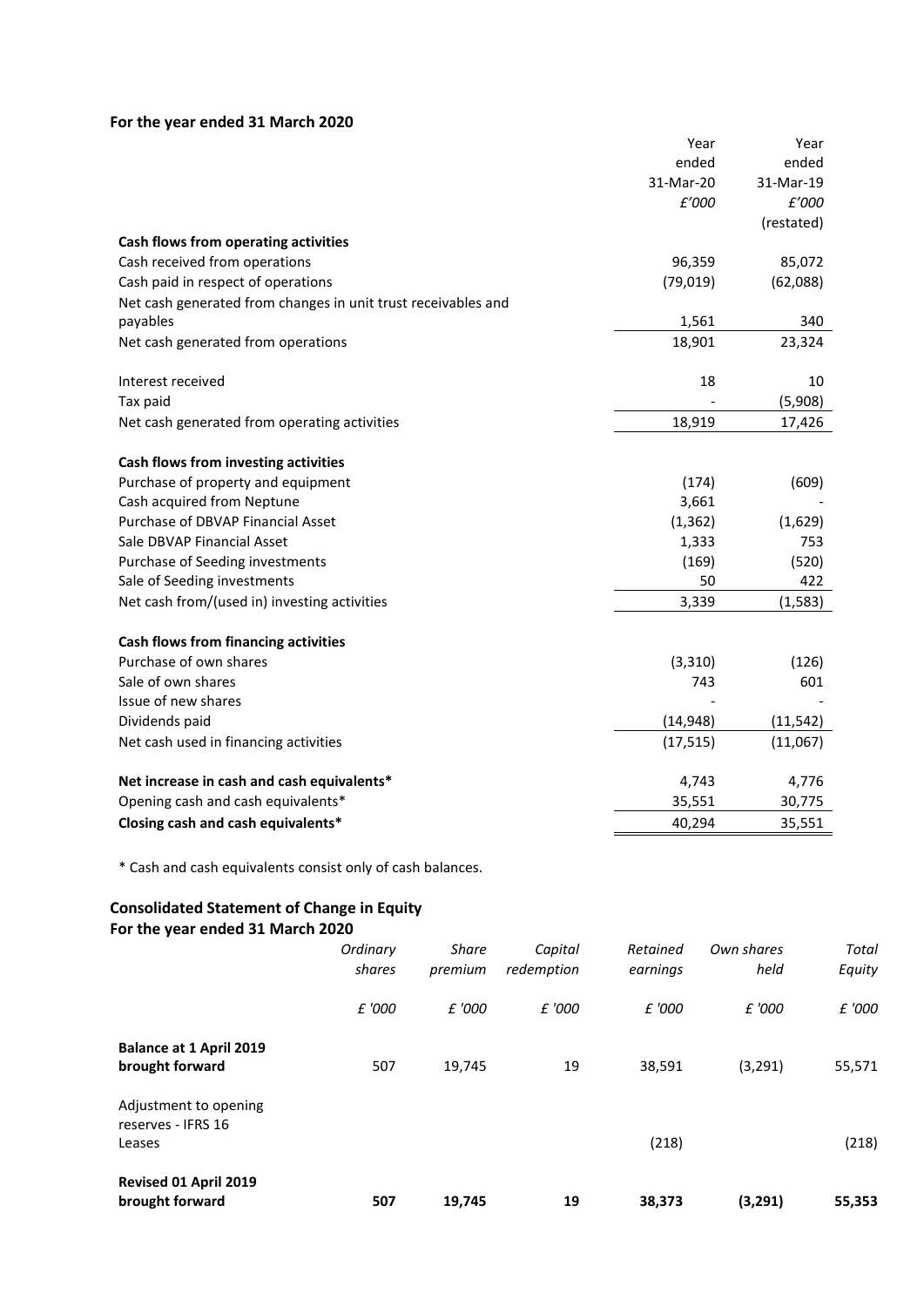| Profit for the<br>year                     |     |        |                          | 12,964    |                          | 12,964    |
|--------------------------------------------|-----|--------|--------------------------|-----------|--------------------------|-----------|
| Total comprehensive<br>income for the year |     |        |                          | 12,964    |                          | 12,964    |
| <b>Dividends</b><br>paid                   |     |        |                          | (14, 948) | $\overline{\phantom{a}}$ | (14, 948) |
| Shares<br>issued                           | 48  | 37,694 |                          |           |                          | 37,742    |
| (Purchase)/sale of own<br>shares           |     |        |                          |           | (2,652)                  | (2,652)   |
| EBT share option<br>settlement             |     |        | $\overline{\phantom{a}}$ |           | 81                       | 81        |
| Share option<br>settlement                 |     |        |                          | (1, 914)  |                          | (1, 914)  |
| Equity share options<br>issued/(settled)   |     |        | $\overline{\phantom{a}}$ | 1,934     |                          | 1,934     |
| <b>Balance at 31 March</b><br>2020         | 555 | 57,439 | 19                       | 36,409    | (5,862)                  | 88,560    |

# **Consolidated Statement of Change in Equity For the year ended 31 March 2019 (restated)**

|                                                   | Ordinary<br><b>Shares</b><br>£ '000 | Share<br>Premium<br>(restated)<br>£ '000 | Deferred<br>Consideration<br>£ '000 | Capital<br>Redemption<br>£ '000 | Retained<br>Earnings<br>(restated)<br>£ '000 | Own shares<br>Held<br>£ '000 | Total<br>Equity<br>(restated)<br>£ '000 |
|---------------------------------------------------|-------------------------------------|------------------------------------------|-------------------------------------|---------------------------------|----------------------------------------------|------------------------------|-----------------------------------------|
| <b>Balance at 1 April 2018</b><br>brought forward | 495                                 | 15,796                                   | 3,959                               | 19                              | 31,853                                       | (3,766)                      | 48,356                                  |
| Profit for the year                               |                                     |                                          |                                     |                                 | 20,064                                       |                              | 20,064                                  |
| Other comprehensive<br>income                     |                                     |                                          |                                     |                                 |                                              |                              |                                         |
| Total comprehensive<br>income for the year        |                                     |                                          |                                     |                                 | 20,064                                       |                              | 20,064                                  |
| Dividends paid                                    |                                     |                                          |                                     | $\overline{\phantom{a}}$        | (11, 542)                                    |                              | (11, 542)                               |
| Shares issued                                     | $\overline{2}$                      |                                          |                                     |                                 |                                              |                              | $\overline{2}$                          |
| (Purchase)/sale of own<br>shares                  |                                     |                                          |                                     |                                 |                                              | 475                          | 475                                     |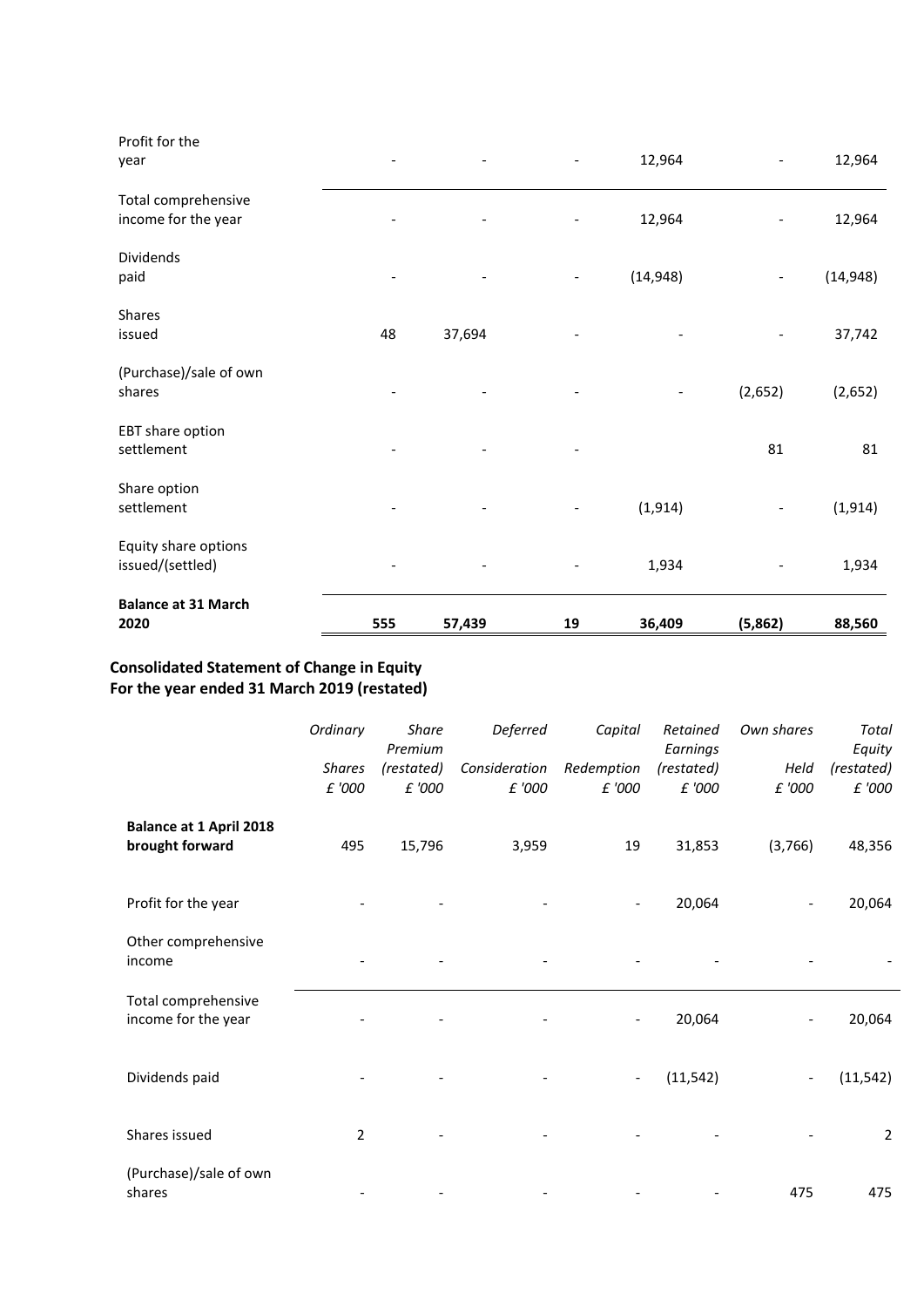| <b>Balance at 31 March</b><br>2019        | 507                      | 19,745                   | $\,$                     | 19                       | 38,591                   | (3, 291)                 | 55,571   |
|-------------------------------------------|--------------------------|--------------------------|--------------------------|--------------------------|--------------------------|--------------------------|----------|
| Equity share options<br>issued            | $\overline{\phantom{0}}$ | $\overline{\phantom{0}}$ | $\overline{\phantom{a}}$ | $\overline{\phantom{a}}$ | 1,688                    | $\overline{\phantom{a}}$ | 1,688    |
| share option settlement                   | $\overline{\phantom{0}}$ | $\overline{\phantom{a}}$ | $\overline{\phantom{a}}$ | $\overline{\phantom{a}}$ | (3, 472)                 | $\overline{\phantom{0}}$ | (3, 472) |
| Deferred consideration<br>ATI acquisition | 10                       | 3,949                    | (3,959)                  | $\overline{\phantom{a}}$ | $\overline{\phantom{0}}$ | $\overline{\phantom{a}}$ |          |

## **Notes to the Financial Statements**

## **1. Accounting policies**

The Group's accounting policies are consistent with those set out in the Annual Report and Accounts for the year ended 31 March 2019.

### Restatement

The 2019 financial statements have been restated to reflect the corrected treatment of the settlement of LTIPs during the period. The amounts have been restated to remove the effect of their settlement from the Statement of Comprehensive Income to the Statement of Changes in Equity. The restatement reduced administration expenses by £3,143,000; increased profit before tax by £3,143,000; reduced share premium by £1,134,000 and increased retained earnings by £1,134,000. There was no adjustment to net assets. The Cash Flow Statement, Statement of Changes in Equity and related notes were updated to reflect this restatement.

## **2. Segmental reporting**

The Group operates only in one business segment - Investment management.

Management offers different fund products through different distribution channels. All key financial, business and strategic decisions are made centrally by the Board, which determines the key performance indicators of the Group. The Board reviews financial information presented at a Group level. The Board, is therefore, the chief operating decision-maker for the Group. The information used to allocate resources and assess performance is reviewed for the Group as a whole. On this basis, the Group considers itself to be a single-segment investment management business.

## **3. Revenue (Gross profit)**

The Group's main source of revenue is management fees. Management fees are for investment management or administrative services and are based on an agreed percentage of the AuMA. Initial charges and commissions are for additional administrative services at the beginning of a client relationship, as well as ongoing administrative costs. Performance fees are earned from some funds and/or segregated accounts when agreed performance conditions are met.

| Year      | Year      |
|-----------|-----------|
| ended     | ended     |
| 31-Mar-19 | 31-Mar-20 |
| f'000     | f'000     |
|           |           |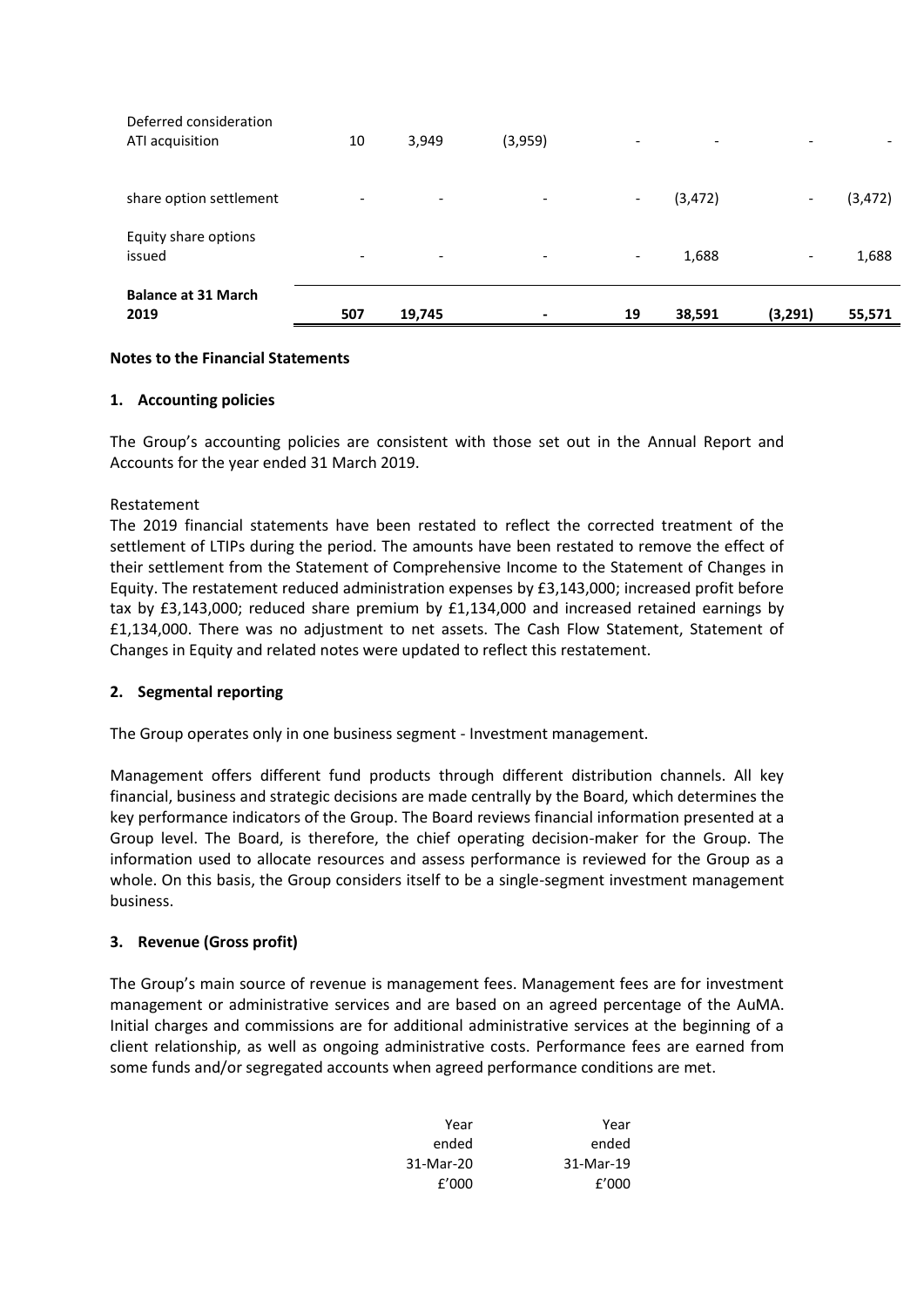| Revenue                 | 123,021   | 97,524    |
|-------------------------|-----------|-----------|
| Performance fee revenue | 1,004     | 32        |
| <b>Total revenue</b>    | 124,025   | 97,556    |
| Cost of sales           | (17, 393) | (12, 924) |
| <b>Gross profit</b>     | 106,632   | 84,632    |

Revenue from earnings includes:

- 1) Investment management on unit trusts, open-ended investment companies sub-funds, portfolios and segregated accounts;
- 2) Performance fees on unit trusts, open-ended investment companies sub-funds, portfolios and segregated accounts;
- 3) Fixed administration fees on unit trusts and open-ended investment companies sub-funds;
- 4) Net value of sales and repurchases of units in unit trusts and shares in open-ended investment companies (net of discounts);
- 5) Net value of liquidations and creations of units in unit trusts and shares in open-ended investment companies sub-funds;
- 6) Box profits on unit trusts; and
- 7) Foreign currency gains and losses.

Cost of sales includes:

- 1) Operating expenses including (but not limited to) keeping a record of investor holdings, paying income, sending annual and interim reports, valuing fund assets and calculating prices, maintaining fund accounting records, depositary and trustee oversight and auditors;
- 2) Rebates paid on investment management fees;
- 3) Sales commission paid or payable; and
- 4) External investment afees paid or payable.

### **4. Administration expenses**

|                                                                            | Year ended | Year ended |
|----------------------------------------------------------------------------|------------|------------|
|                                                                            | 31-Mar-20  | 31-Mar-19  |
|                                                                            |            | (restated) |
|                                                                            | £'000      | £'000      |
| <b>Employee related expenses</b>                                           |            |            |
| Director and employee costs <sup>(1)</sup>                                 | 14,047     | 10,639     |
| Pensions                                                                   | 866        | 562        |
| Share incentivisation expense                                              | 3,725      | 2,517      |
| DBVAP expense                                                              | 1,335      | 1,591      |
| Severance compensation <sup>(2)</sup>                                      | 1,886      | 70         |
|                                                                            | 21,859     | 15,379     |
| Non employee related expenses                                              |            |            |
| Members drawings charged as an expense                                     | 31,993     | 27,995     |
| Share incentivisation expense members                                      | 1,126      | 621        |
| Professional services (restructuring, acquisition related and other) $(2)$ | 8,437      | 819        |
| Depreciation and Intangible asset amortisation <sup>(3)</sup>              | 5,392      | 2,215      |
| Other administration expenses                                              | 20,904     | 15,378     |
|                                                                            | 67,852     | 47,028     |
|                                                                            | 89,711     | 62,407     |

(1) Full details of the Directors emoluments can be found in the Directors Remuneration Report on page 78 of the 2020 Annual Report and Accounts.

(2) Costs relating to the acquisition and re-organisation of Neptune were £9.7 million including acquisition related costs of £1.9 million, severance compensation and a £3.2 million charge in relation to the termination of a marketing contract that was not required. Further re-organisation cost in relation to the transfer of the out-sourced transfer agency administration services contract from SS&C Technologies to BNY Mellon, which was successfully completed in June 2020, will be included in in Administration Expenses for the financial year ending 31 March 2021.

(3) includes impairment of asset relating to Argonaut European Income business.

### **5. Adjusted profit before tax**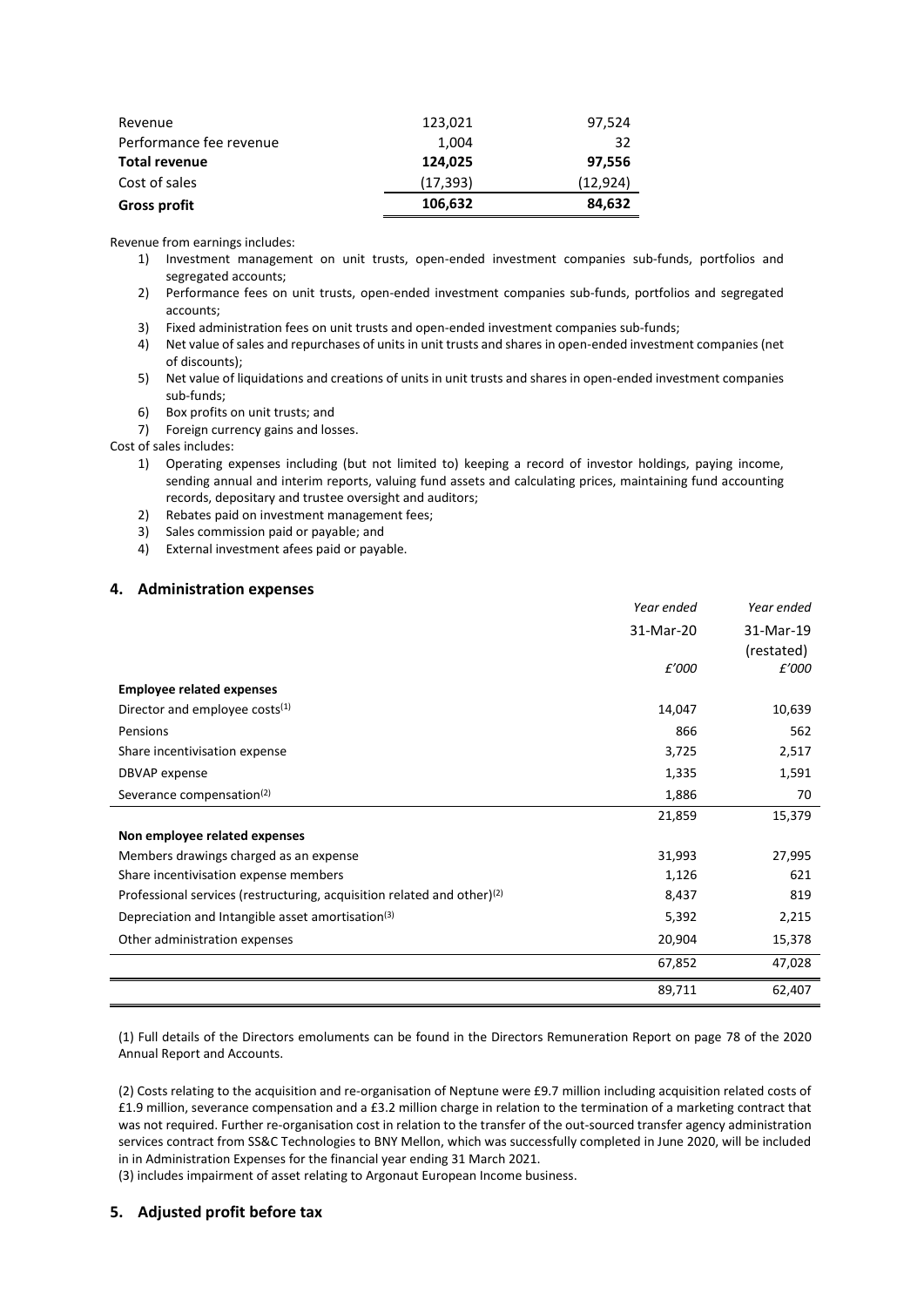Adjusted profit before tax is disclosed in order to give shareholders an indication of the profitability of the Group, non-cash (depreciation, intangible asset amortisation and share incentivisation related) expenses and non-recurring (acquisition, cost reduction, restructuring, share incentivisation and severance compensation related) expenses ("**Adjustments**"), and is reconciled in the table below.

|                                                                  | Year ended | Year ended |
|------------------------------------------------------------------|------------|------------|
|                                                                  | 31-Mar-20  | 31-Mar-19  |
|                                                                  | £'000      | £'000      |
|                                                                  |            |            |
| Profit for the year                                              | 12,964     | 20,064     |
| <b>Taxation</b>                                                  | 3,544      | 2,108      |
| Profit before tax                                                | 16,508     | 22,172     |
|                                                                  |            |            |
| Share incentivisation expense                                    | 4,851      | 3,138      |
| <b>DBVAP</b> expense                                             | 1,335      | 1,591      |
| Unrealised loss on DBVAP financial asset                         | 216        |            |
| Severance compensation and staff reorganisation costs $^{(1)}$   | 2,296      | 70         |
| Acquisition related contingent                                   |            | 88         |
| IFRS16 - property adjustment                                     | (980)      |            |
| Professional services <sup>(1)</sup>                             | 8,436      | 819        |
| Depreciation, Intangible asset amortisation and impairment       | 5,392      | 2,215      |
| Adjustments                                                      | 21,546     | 7,921      |
|                                                                  |            |            |
| Adjusted profit before tax                                       | 38,054     | 30,093     |
|                                                                  |            |            |
| Interest receivable                                              | (18)       | (10)       |
| Adjusted operating profit                                        | 38,036     | 30,083     |
| Adjusted basic earnings per share                                | 58.68      | 48.57      |
| Adjusted basic earnings per share (excluding performance fees)   | 58.13      | 48.55      |
| Adjusted diluted earnings per share                              | 56.74      | 46.89      |
| Adjusted diluted earnings per share (excluding performance fees) | 56.21      | 46.87      |

(1) Costs relating to the acquisition and re-organisation of Neptune were £9.7 million including acquisition related costs of £1.9 million, severance compensation and a £3.2 million charge in relation to the termination of a marketing contract that was not required. Further re-organisation cost in relation to the transfer of the out-sourced transfer agency administration services contract from SS&C Technologies to BNY Mellon, which was successfully completed in June 2020, will be included in in Administration Expenses for the financial year ending 31 March 2021. (3) Performance fee revenues contribution calculated in line with operating margin of 35.7% (2019: 35.5%)

## **6. Earnings per share**

The calculation of basic earnings per share is based on profit after taxation for the year and the weighted average number of Ordinary Shares in issue for year. The weighted average number of Ordinary Shares was 52,531,287 for the year (2019: 50,185,745). Shares held by the Liontrust Asset Management Employee Trust are not eligible for dividends and are treated as cancelled for the purposes of calculating earnings per share.

Diluted earnings per share are calculated on the same bases as set out above, after adjusting the weighted average number of Ordinary Shares for the effect of options to subscribe for new Ordinary Shares or Ordinary Shares held in the Liontrust Asset Management Employee Trust that were in existence during the year ended 31 March 2020. The adjusted weighted average number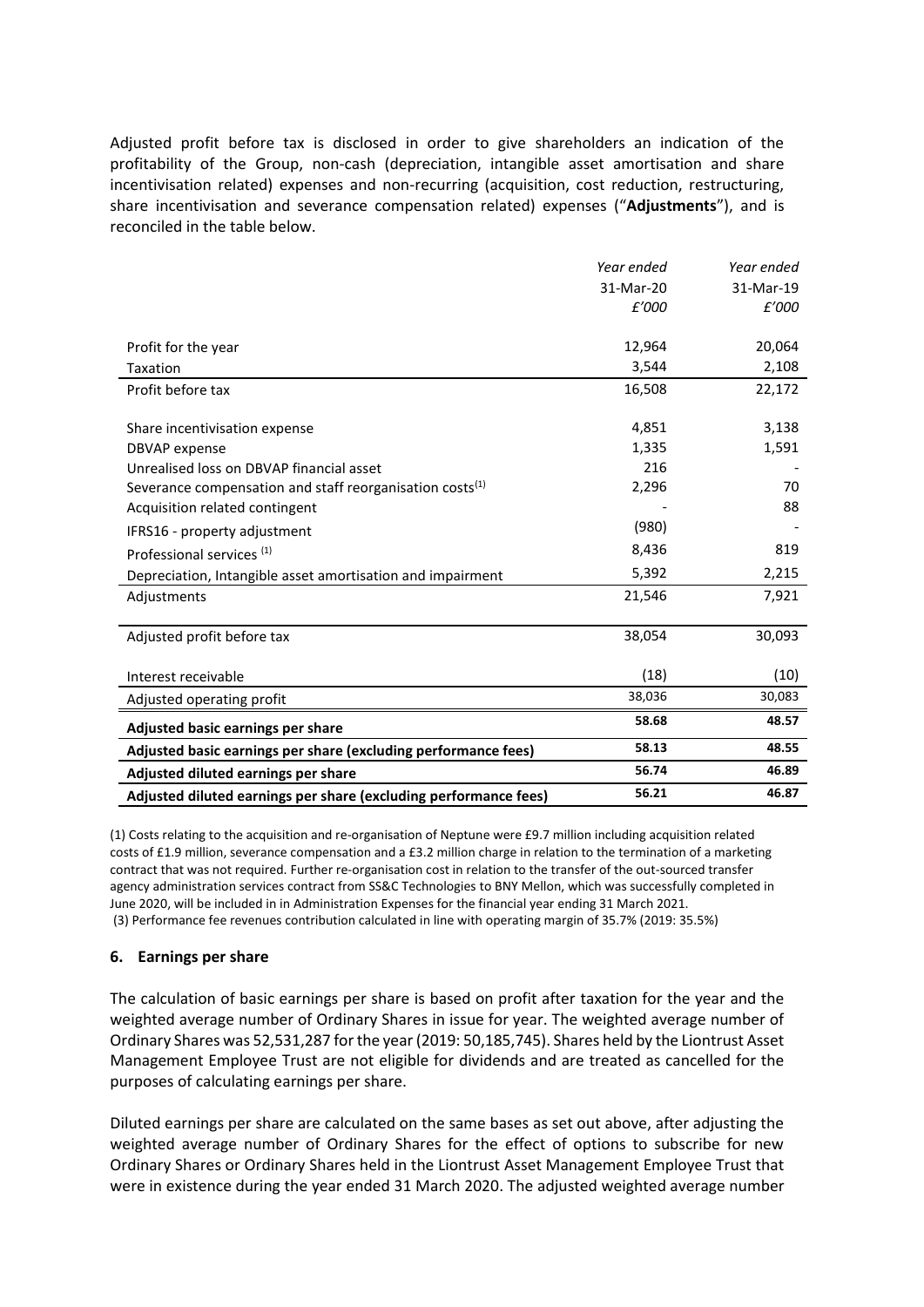of Ordinary Shares so calculated for the year was 54,320,477 (2019: 51,986,043). This is reconciled to the actual weighted number of Ordinary Shares as follows:

|                                                                                                 | As at<br>31-Mar-20<br>number | As at<br>31-Mar-19<br>number |
|-------------------------------------------------------------------------------------------------|------------------------------|------------------------------|
| Weighted average number of Ordinary Shares                                                      | 52,531,287                   | 50,185,745                   |
| Weighted average number of dilutive Ordinary shares under option:                               |                              |                              |
| - to the Liontrust Long Term Incentive Plan<br>- to the Liontrust Option Plan<br>- to the DBVAP | 1,779,742<br>9,448           | 1,711,753<br>88,545          |
| Adjusted weighted average number of Ordinary Shares                                             | 54,320,477                   | 51,986,043                   |

## **7. Financial assets**

The Group holds financial assets that have been categorised within one of three levels using a fair value hierarchy that reflects the significance of the inputs into measuring the fair value. These levels are based on the degree to which the fair value is observable and are defined as follows:

- a) Level 1 fair value measurements are those derived from quoted prices (unadjusted) in active markets for identical assets and liabilities;
- b) Level 2 fair value measurements are those derived from inputs other than quoted prices included within level 1 that are observable for the asset or liability, either directly (i.e. as prices) or indirectly (i.e. derived from prices); and
- c) Level 3 fair value measurements are those derived from valuation techniques that include inputs for the asset or liability that are not based on observable market data.

As at the balance sheet date all financial assets are categorised as Level 1.

Assets held at fair value through profit and loss:

The Group's financial assets represent shares in the Liontrust GF Strategic Bond Fund, the Liontrust GF European Smaller Companies Fund, the Liontrust GF European Strategic Equity Fund, the Liontrust GF Asia Income Fund, and the Liontrust GF UK Growth Fund (all sub-funds of Liontrust Global Funds PLC) and are valued at bid price); and units in the Liontrust Global Income Fund, the Liontrust Macro Equity Income Fund, the Liontrust Asia Income Fund and the Liontrust UK Growth Fund.

## **8. Contingent assets and liabilities**

The Group can earn performance fees on some of the segregated and fund accounts that it manages. In some cases a proportion of the fee earned is deferred until the next performance fee is payable or offset against future underperformance on that account. As there is no certainty that such deferred fees will be collectable in future years, the Group's accounting policy is to include performance fees in income only when they become due and collectable and therefore the element (if any) deferred beyond 31 March 2020 has not been recognised in the results for the year. There were no contingent assets or liabilities at 31 March 2020 (2019: £nil)

## **9. Key risks**

The Directors have identified the risks and uncertainties that affect the Group's business and believe that they are substantially the same for this year as the current risks as identified in the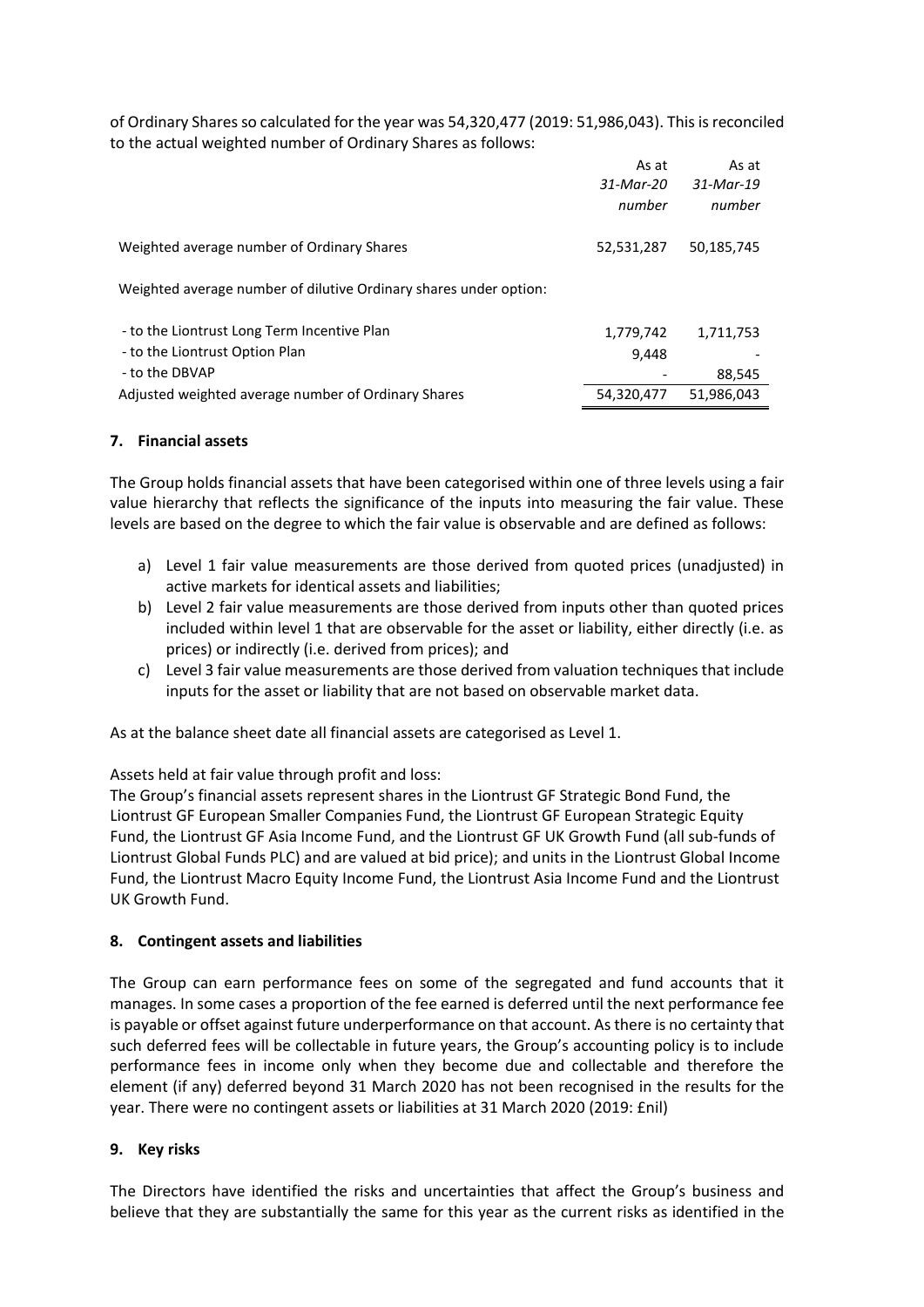2019 Annual Report and Accounts. These can be broken down into risks that are within the management's influence and risks that are outside it.

Risks that are within management's influence include areas such as the expansion of the business, prolonged periods of under-performance, loss of key personnel, human error, poor communication and service leading to reputational damage and fraud.

Risks outside the management's influence include falling markets, terrorism, a deteriorating UK economy, investment industry price competition and hostile takeovers.

Management monitor all risks to the business, they record how each risk is mitigated and have warning flags to identify increased risk levels. Management recognise the importance of risk management and view it as an integral part of the management process which is tied into the business model.

## **10. Events after the reporting period**

On 1 July 2020 the Company announced that it had entered into a conditional sale and purchase agreement ("**SPA**") with Architas Limited, a wholly owned subsidiary of AXA S.A., to purchase the entire issued share capital of Architas-Multi Manager Limited and Architas Advisory Services Limited (the "**Proposed Acquisition**") for a total consideration of up to £75 million (the "**Consideration**").

The Consideration, acquisition related costs, and re-organisation costs will be satisfied by the net proceeds of a non-pre-emptive placing of 5.09 million new ordinary shares of 1 pence in the capital of the Company ("**New Ordinary Shares**"), which was completed on 1 July 2020 with New Ordinary Shares admitted to trading on the main market for listed securities of the London Stock Exchange on 6 July 2020 ("**Issue Date**"), and existing Company cash resources.

The New Ordinary Shares as issued, are credited as fully paid and will rank *pari passu* in all respects with the existing issued ordinary shares in the capital of the Company, including the right to receive all dividends and other distributions declared, made or paid on or in respect of such shares by reference to a record date falling after their Issue Date.

Completion of the proposed acquisition is expected to take place on 30 October 2020, subject to regulatory and shareholder approval.

### **11. Directors responsibility statement**

To the best of their knowledge and belief, the Directors confirm that:

The consolidated financial statements of Liontrust Asset Management Plc, prepared on a going concern basisin accordance with IFRS as adopted by the EU, give a true and fair view of the assets, liabilities, financial position and profit of Liontrust Asset Management Plc and the undertakings included in the consolidation taken as a whole;

The announcement includes a fair summary of the development and performance of the business and the position of Liontrust Asset Management Plc and the undertakings included in the consolidation taken as a whole and a description of the principal risks and uncertainties that they face.

### **Forward Looking Statements**